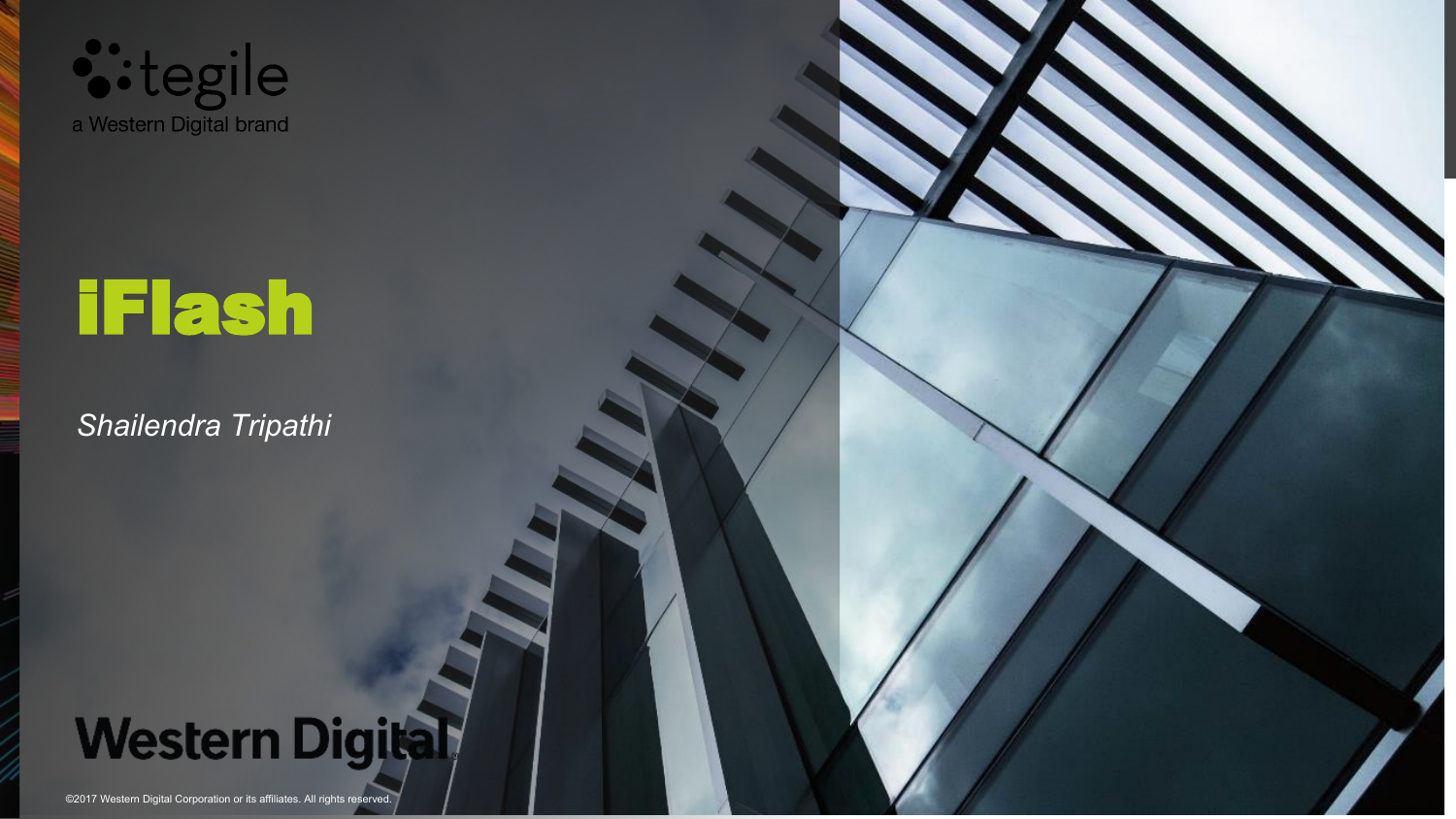

- **Background**
- **Resource Utilization**
- ▪iFlash
- **-L2ARC Model**
- ▪Results and Analysis
- **All Flash and Application Use cases**
- ▪Conclusion



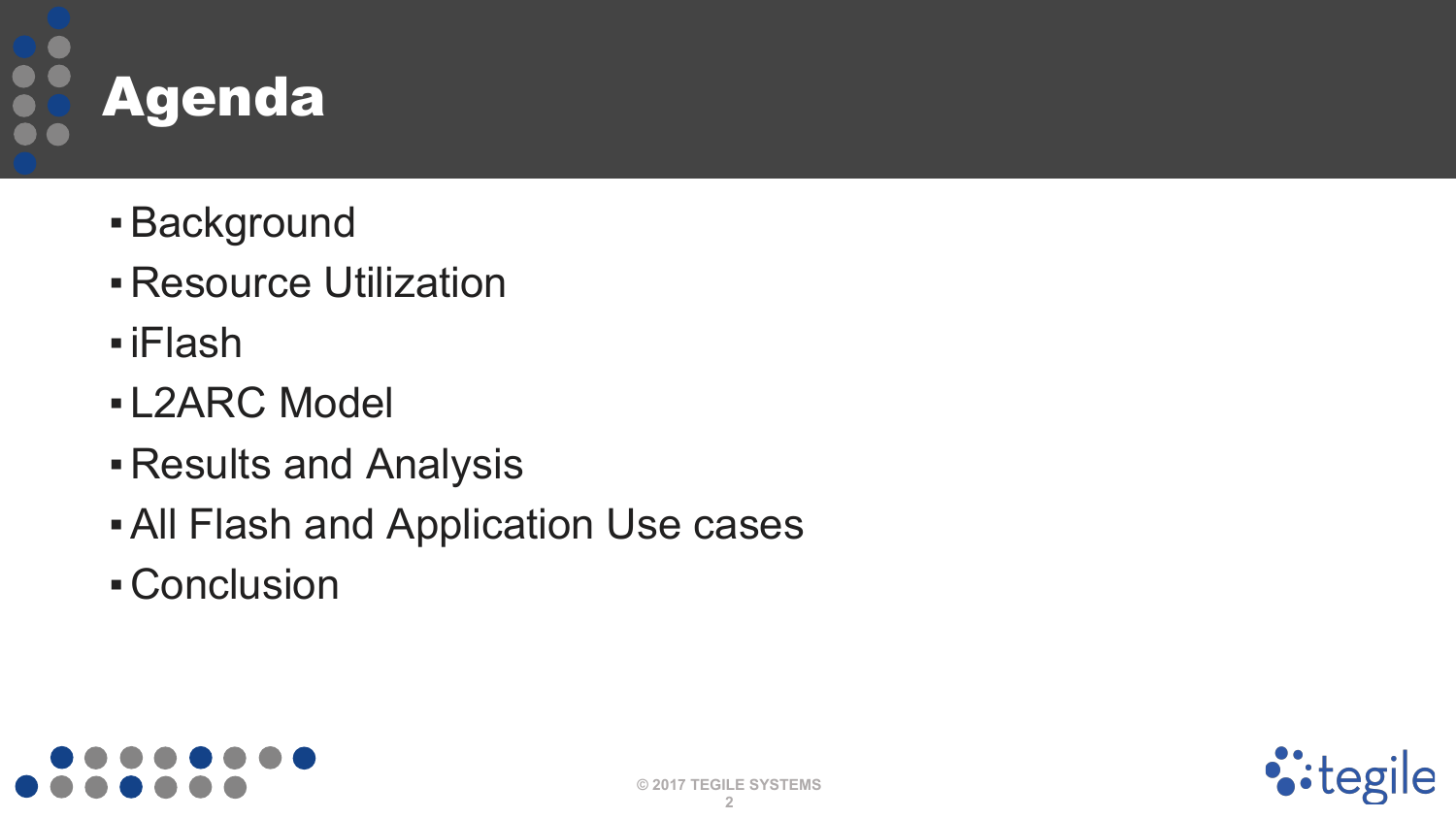





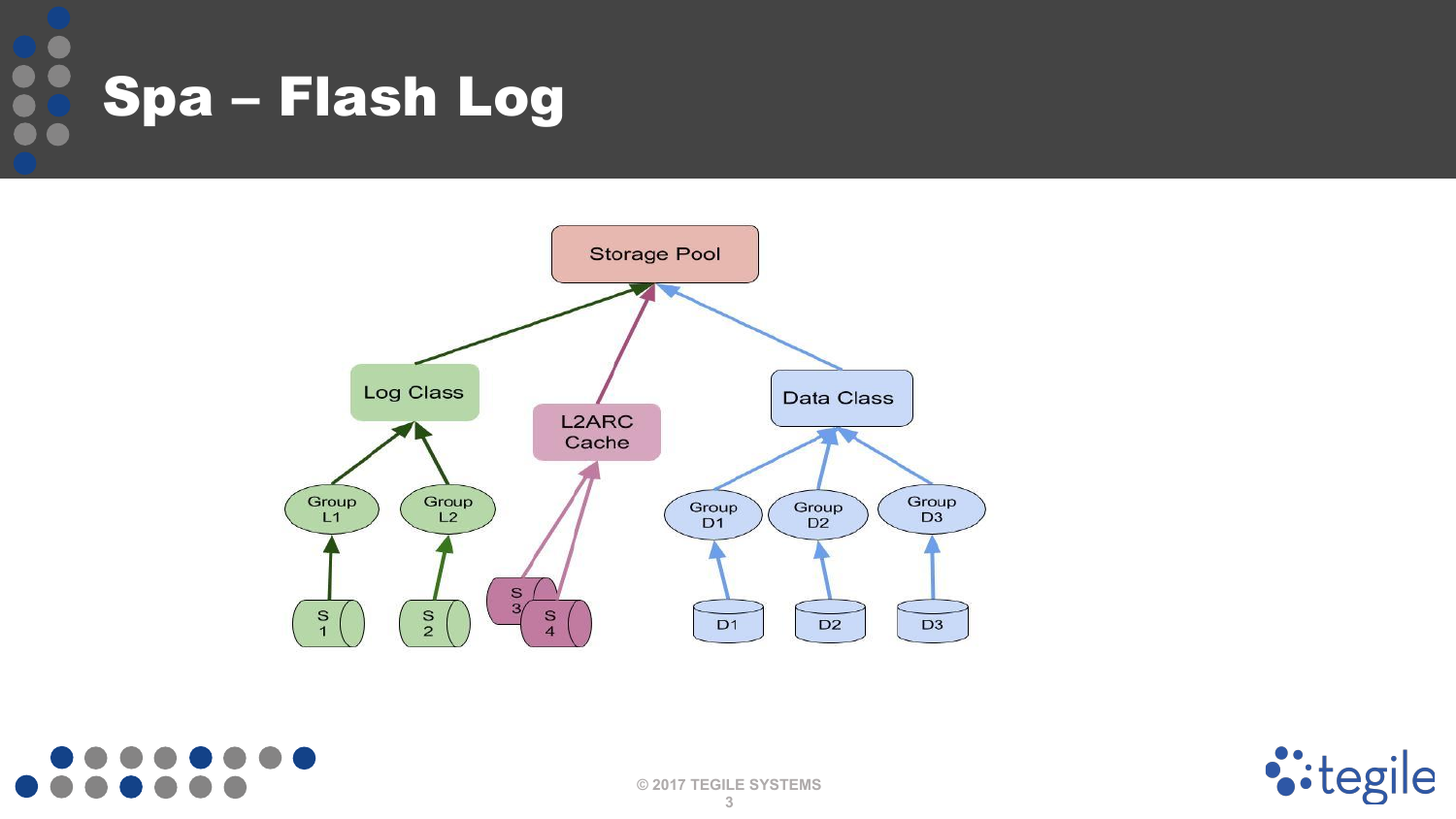Spa – Tegile Flash Meta





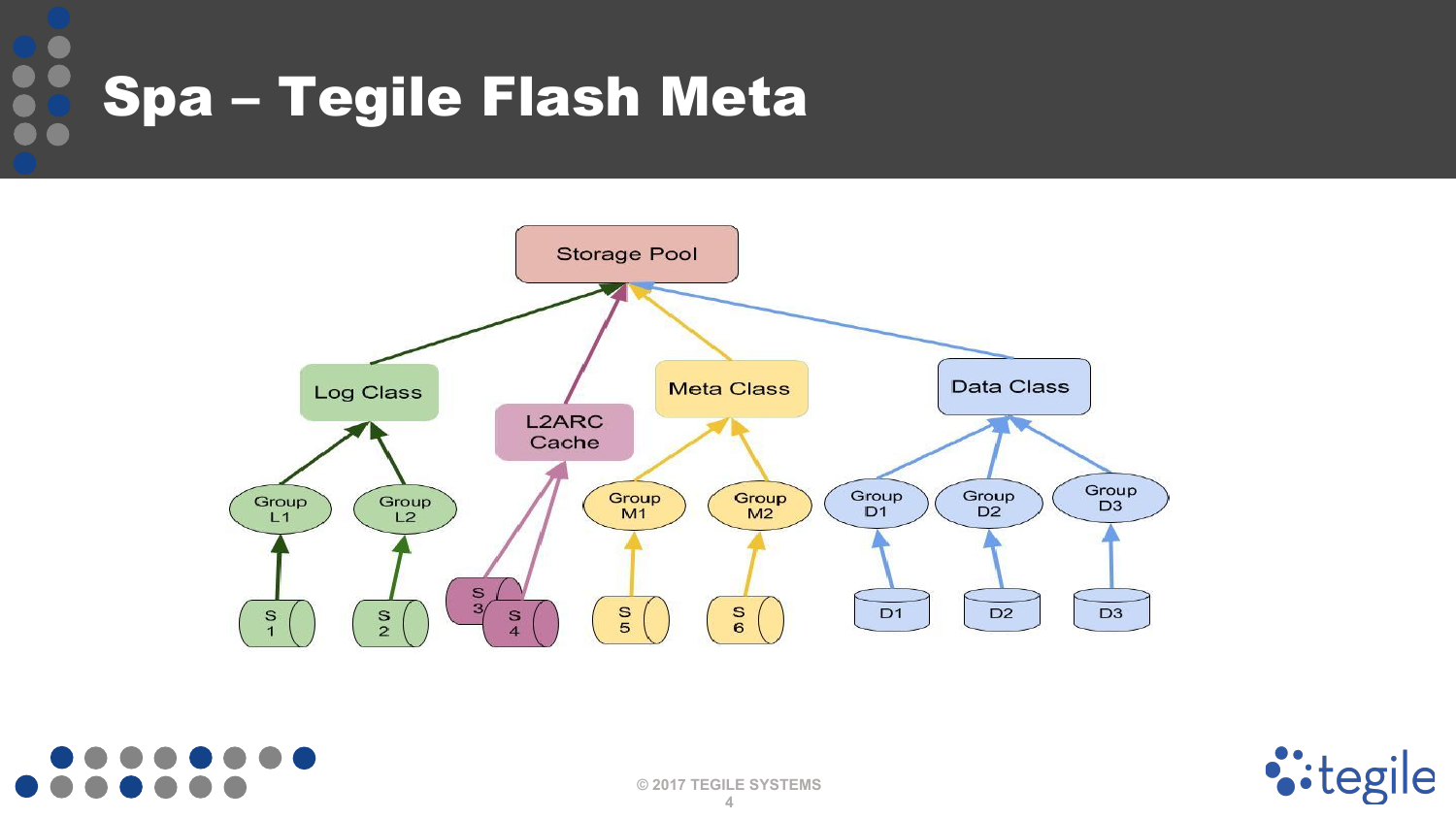## Resource Utilization

- ▪Dedicated Devices
	- Inflexible
	- Utilization Problem
		- **Capacity**
		- IOPS/Bandwidth
- ▪Partitions
	- **Somewhat Flexible**
	- **Example 3 Static size partitioning**
	- Shared Device "Noisy" neighbor
- **Shared Device**



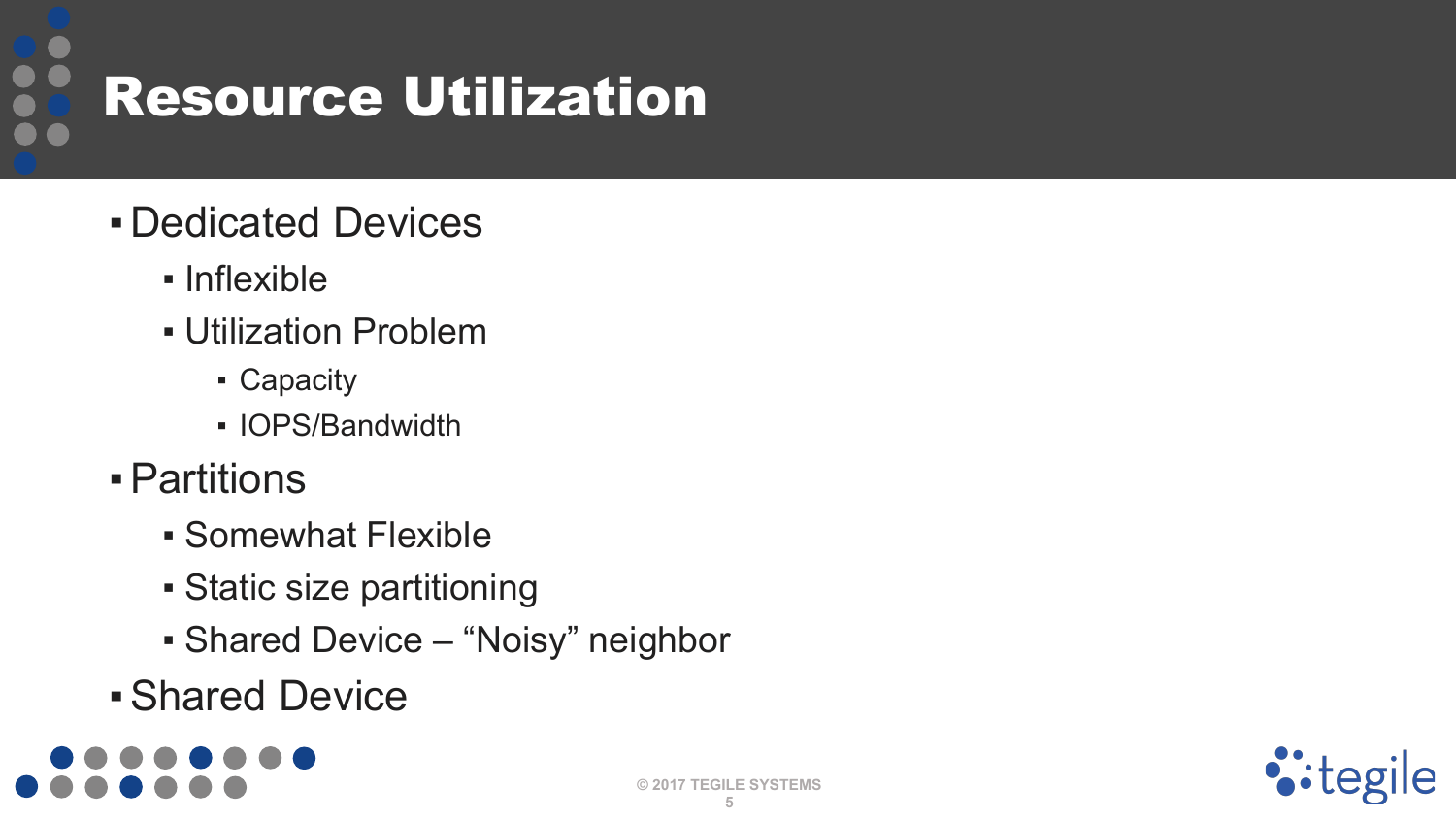## Shared Devices

- **Shared Capacity**
- ▪Shared IOPS / Bandwidth
- ▪Varying Data Protection Need
	- Cache failure protection vs meta
- ▪Widely different Characteristics
	- Throughput vs IOPS
- **-Latency vs Efficiency of Allocation**
- ▪Quality of Service
	- **Priority / Weight**
	- **Enforcement**



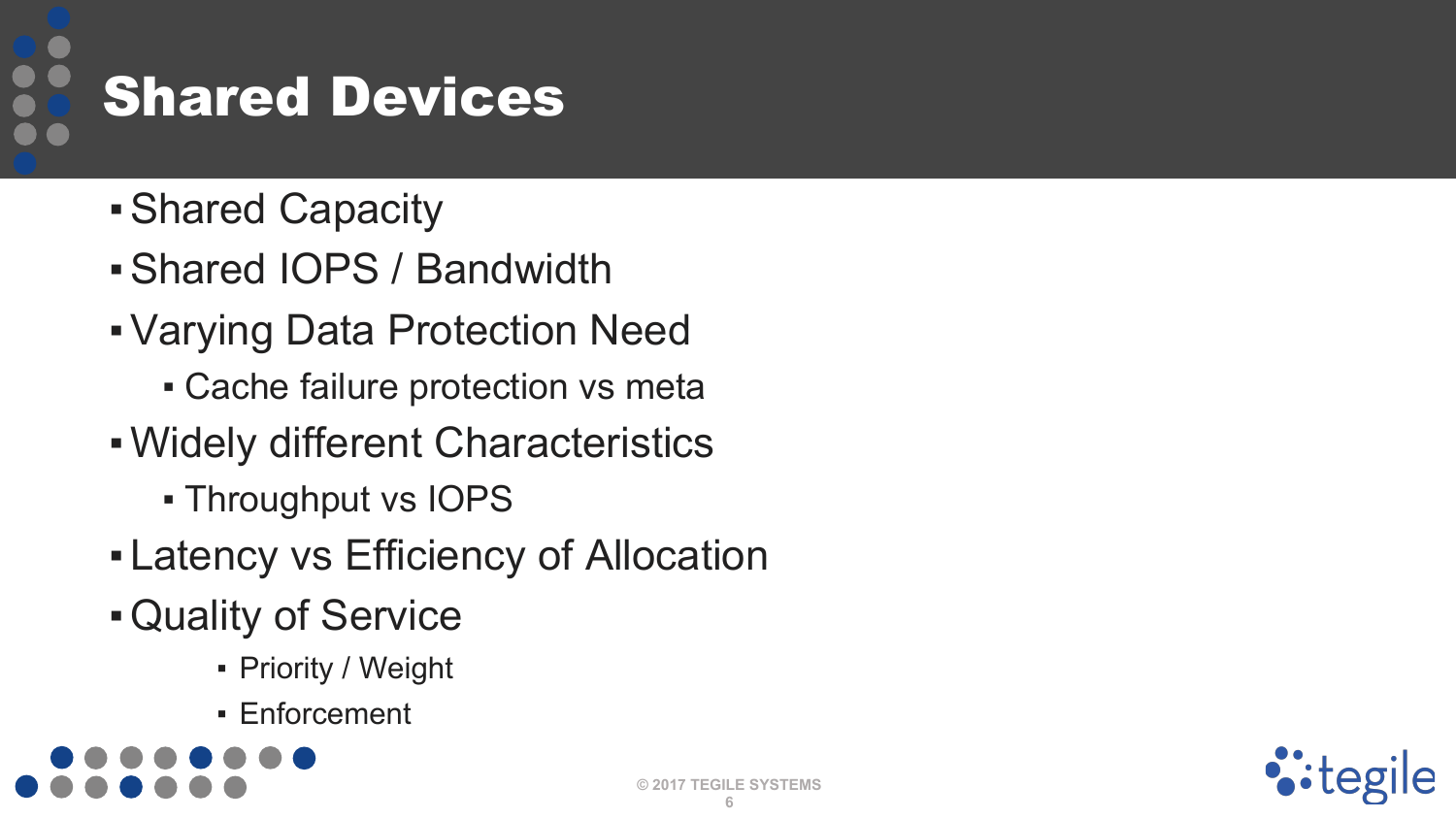

Slice LOG LOG Data / Cache **Priority Queue** LOG Meta Data/ Cache



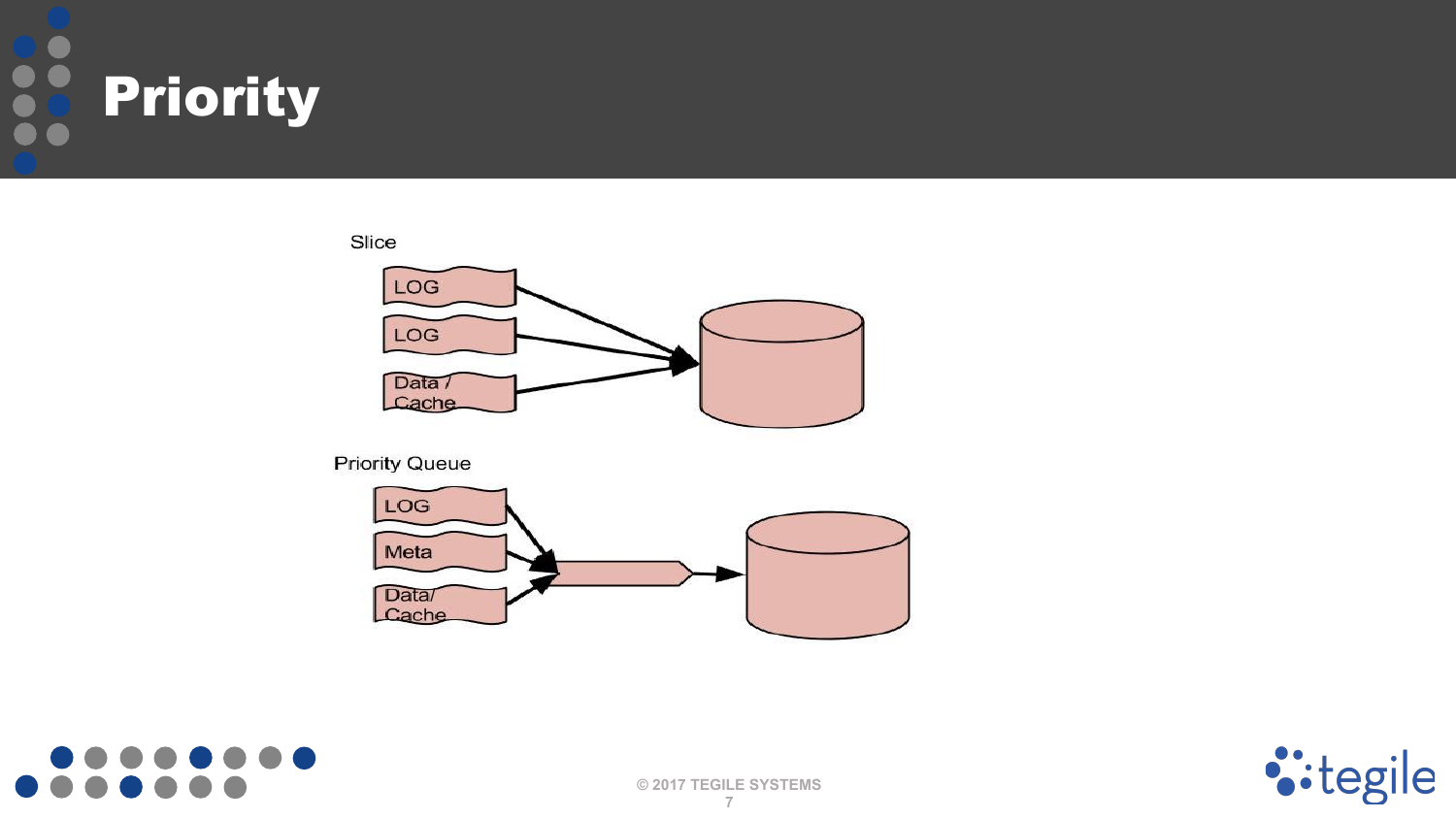





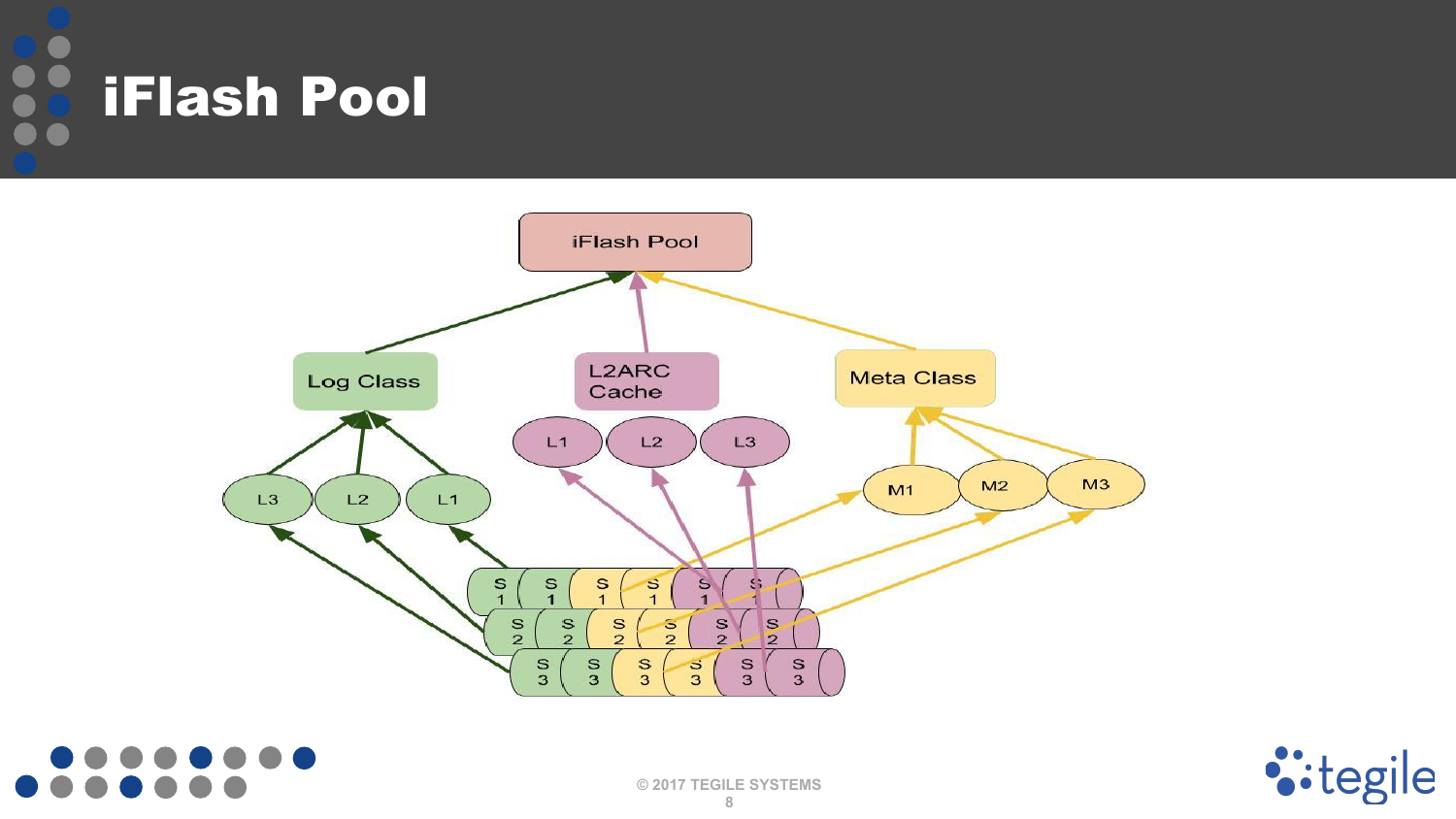### iFlash - Implementation

- ▪Per Class Allocator
- **Per Class Queue Priority**
- **Per Class Metaslab Load Policy**
- **Per Class Data Protection Type** 
	- Meta/Data Mirror, Triple Mirror
	- Cache No redundancy
	- Log Mirror
- ▪Utilize 3 copies of blkptr, Strict device Enforcement



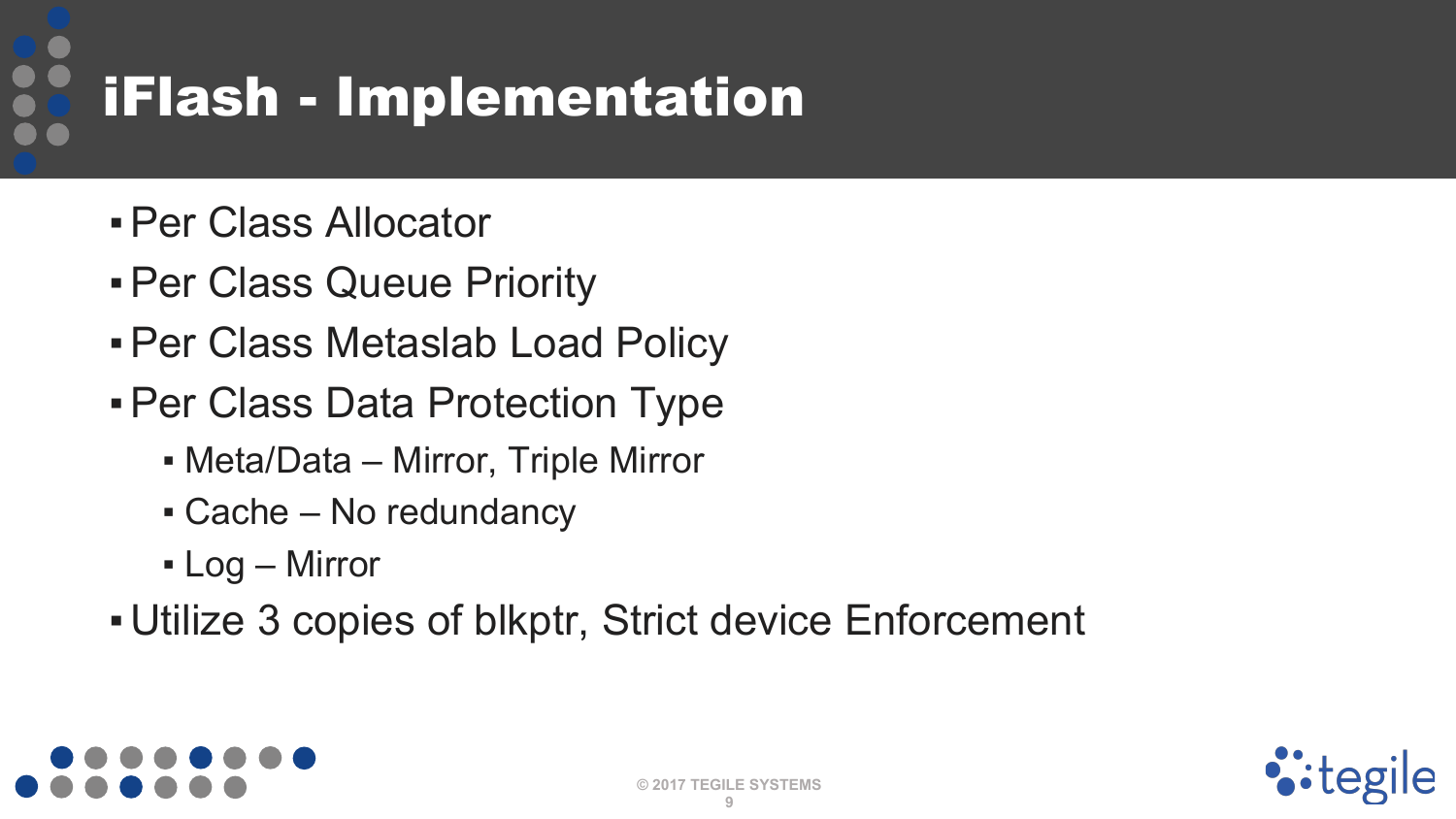#### Dynamic Resource Sharing

- ▪Policy
- **Example Detection Infrastructure**
- Action
- Maintain
	- **Capacity**
	- **Exagmentation level**
	- **Weight / Priority Assignment**
	- IOPS and MBPS rate



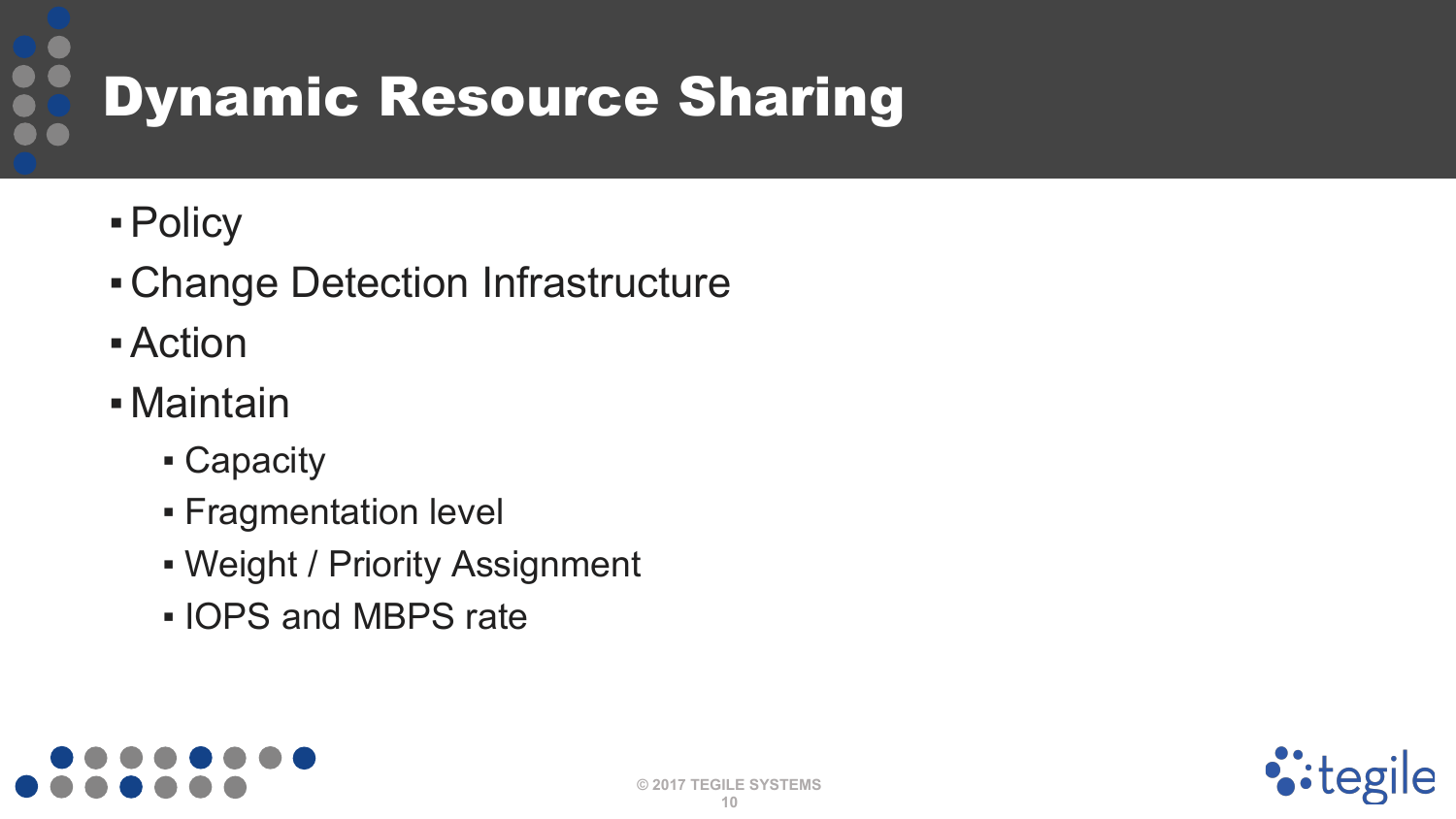### Dynamic Capacity Sharing

#### **First Creation**





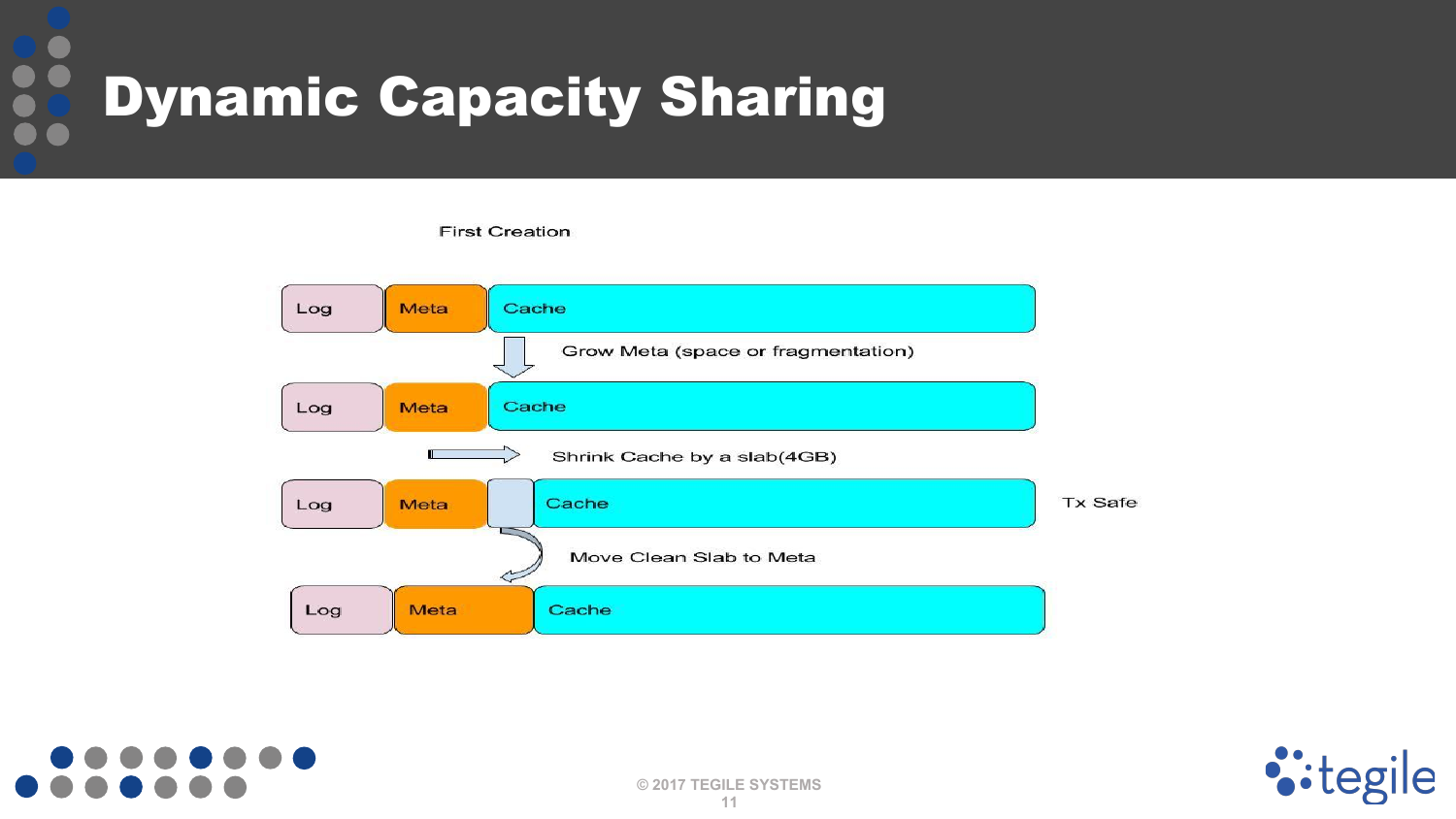## Enabler Changes

- ▪Independent ARC and L2ARC
	- **Independent Write Scale**
- ▪Compact 64 byte in-core structure
- ▪Indexing similar extra CPU cost, massive memory saving
- L2ARC stored as 1 MB page
- ▪Buffers stored byte-compressed.
- ▪Header Page contains 48 byte mapping on the 1 MB page
- 1 MBs stored as per-device linked-list per rooted in uberblock



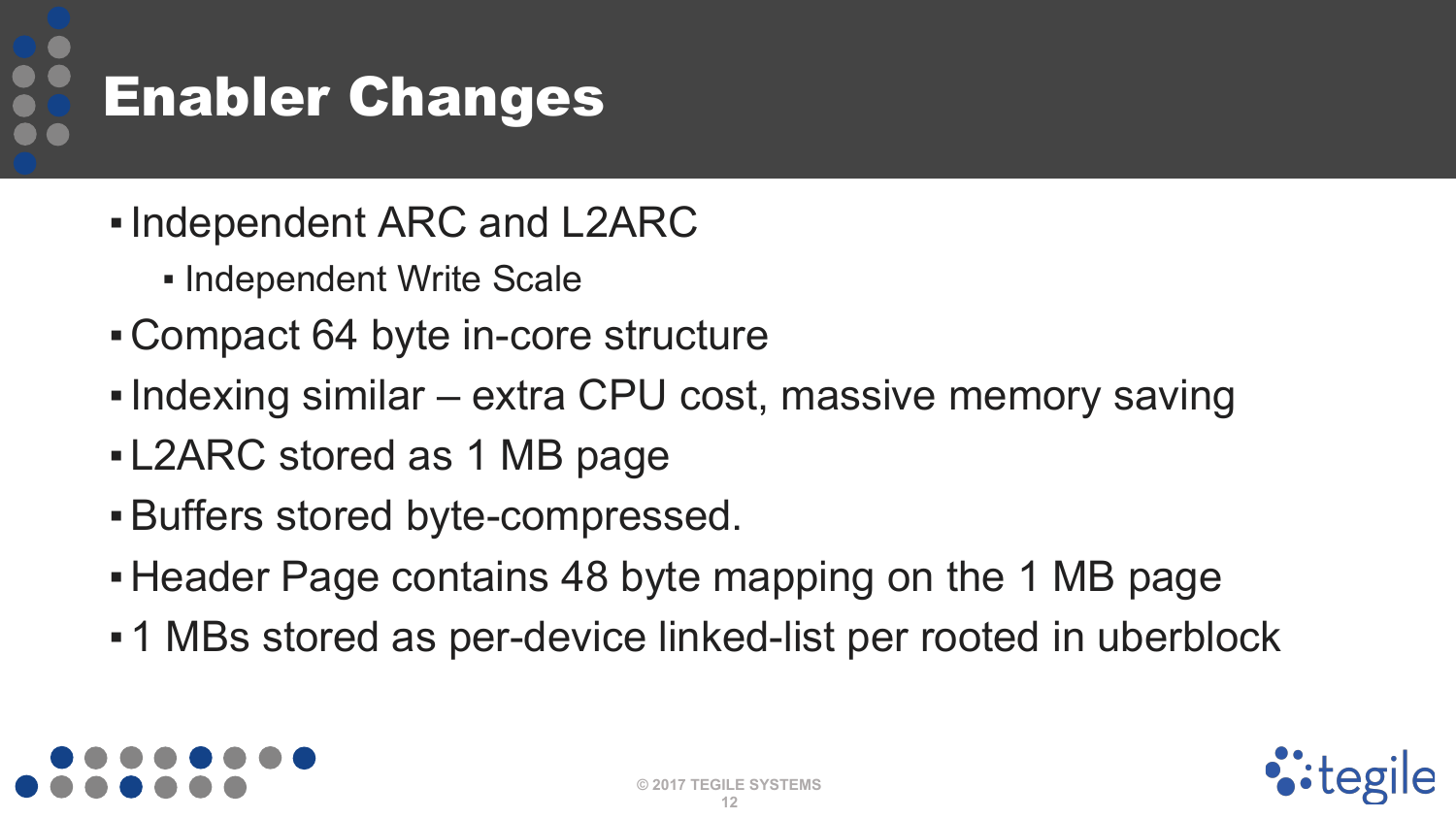## **Device – Page Array**





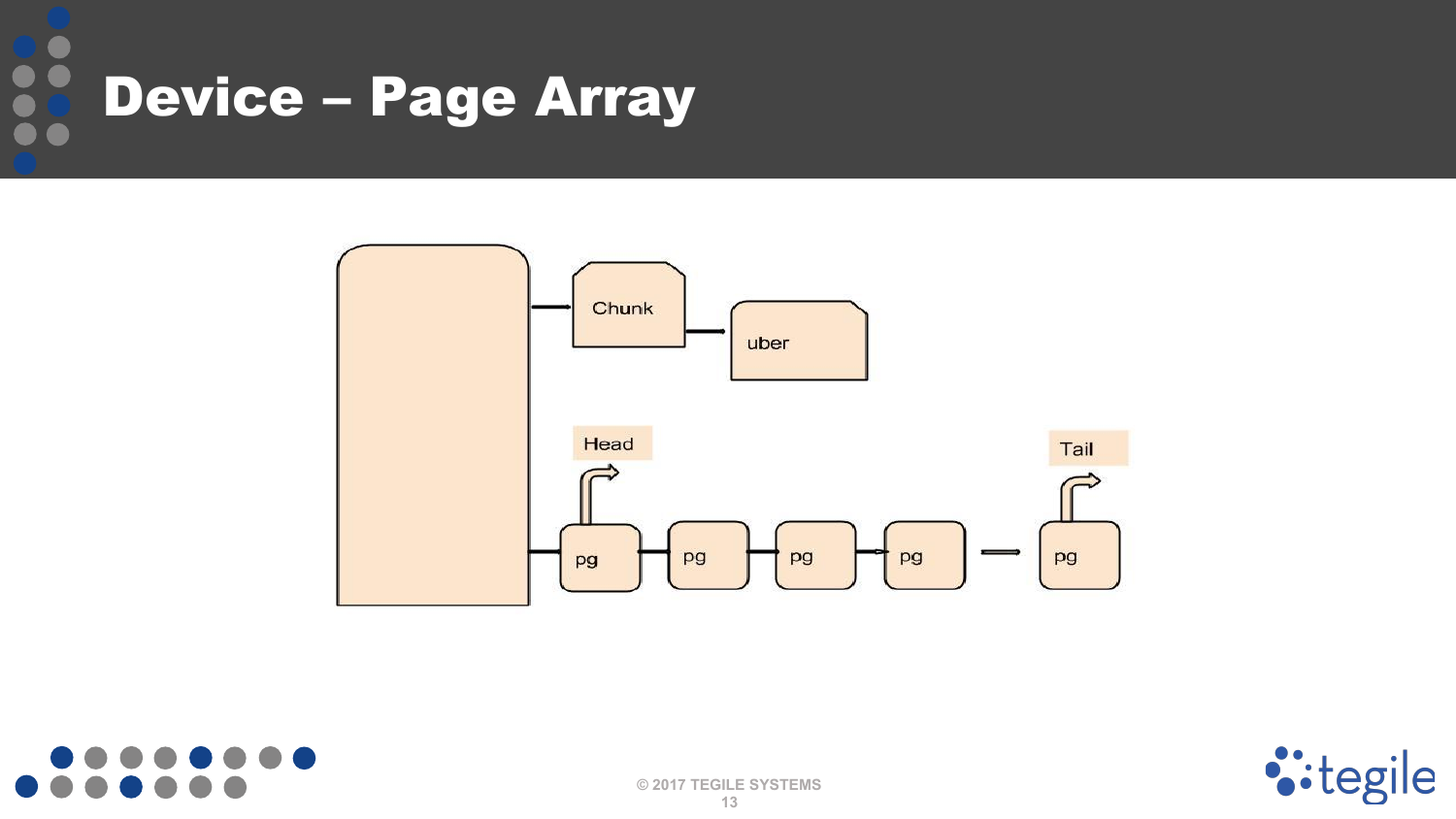# **Page and Indexing**

#### l2arc\_buf\_pghdr





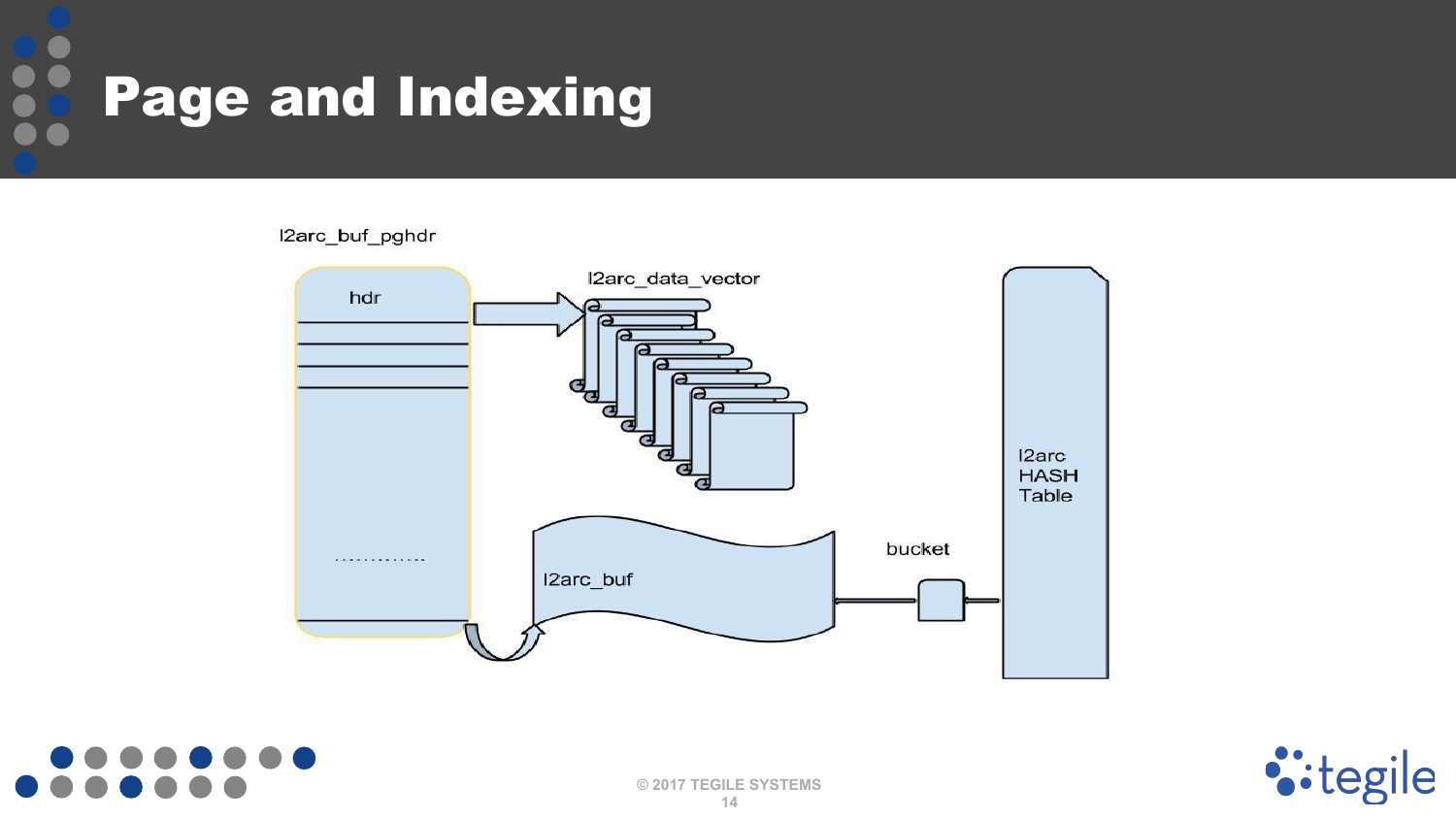



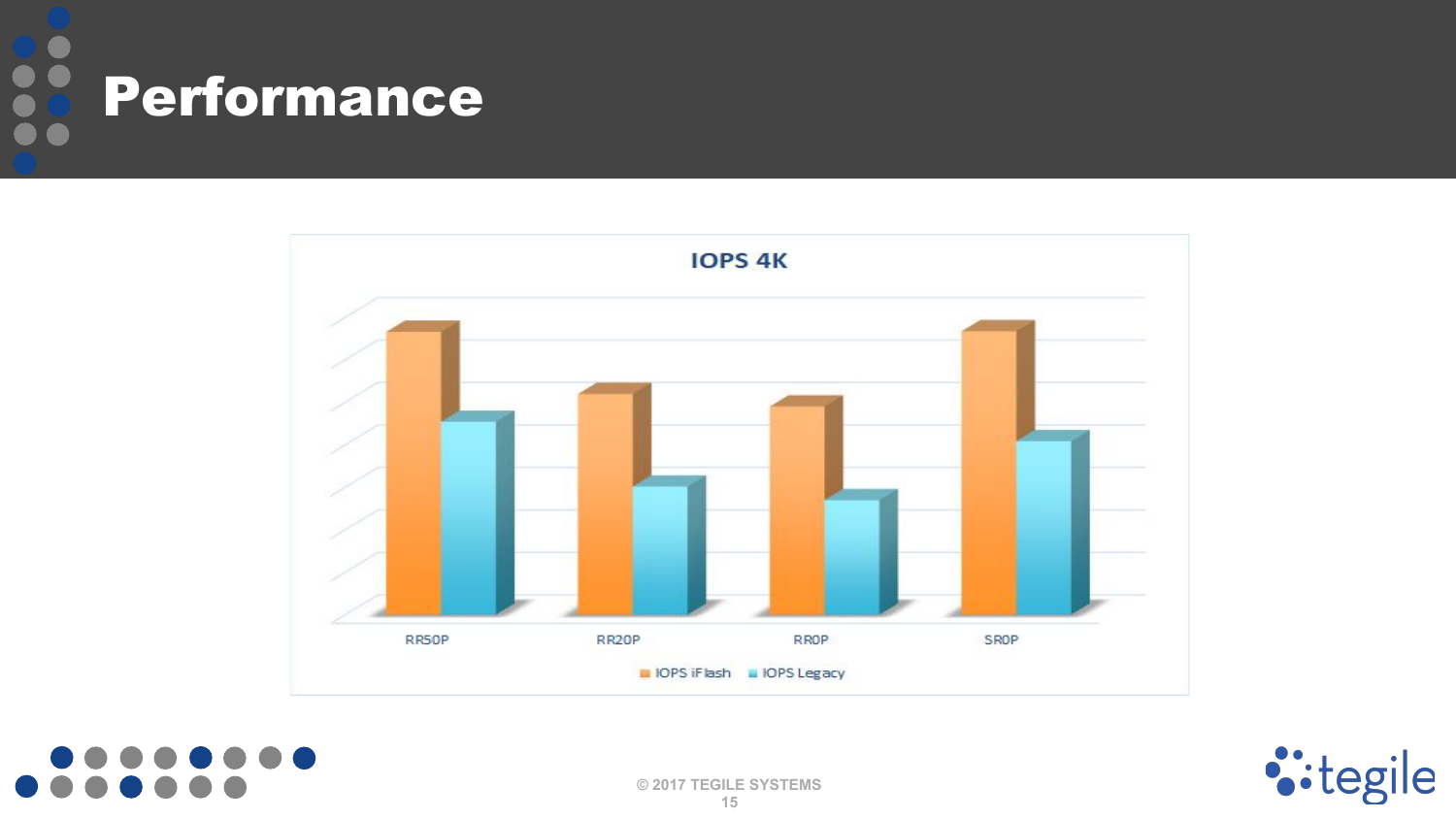



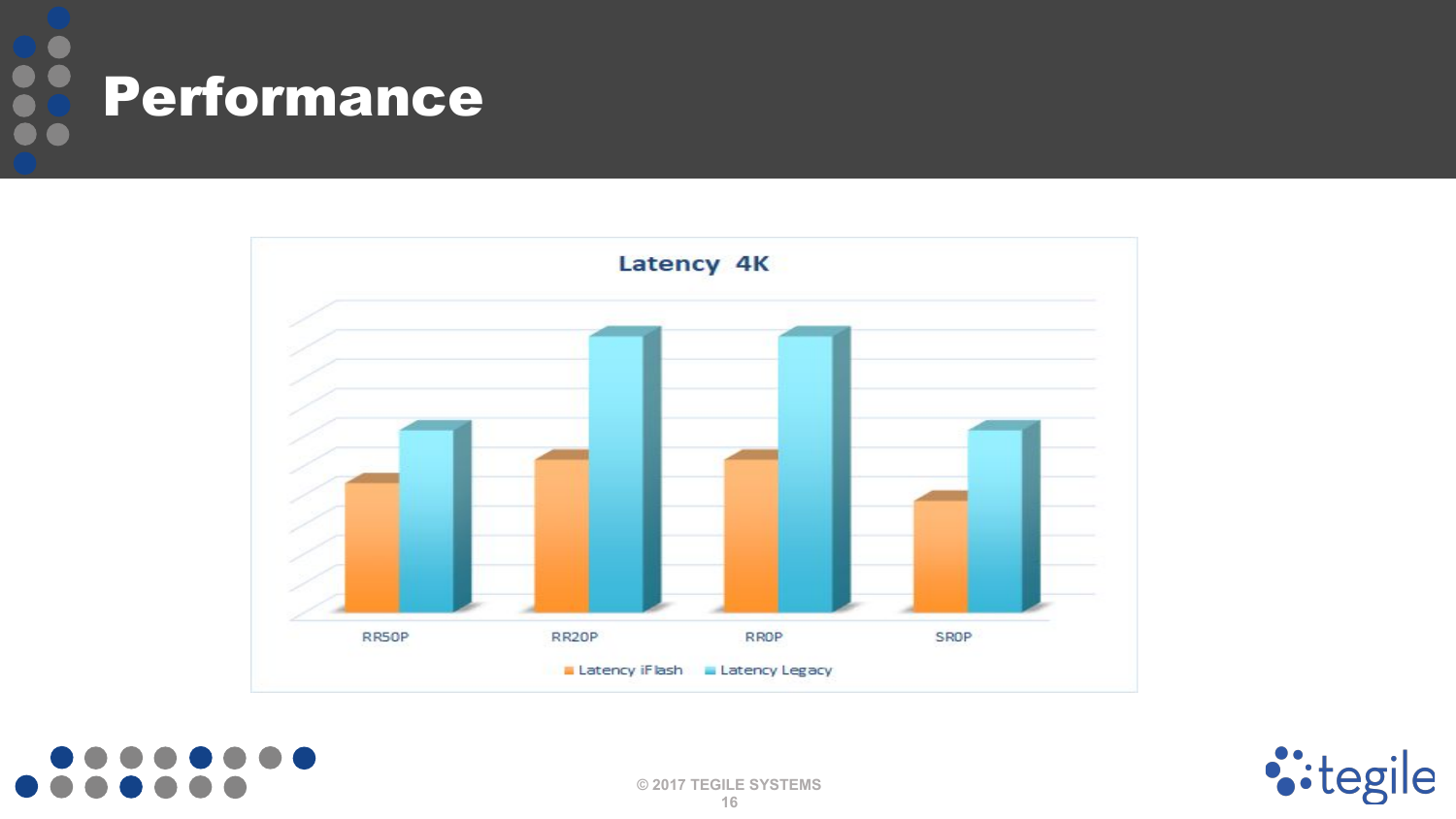



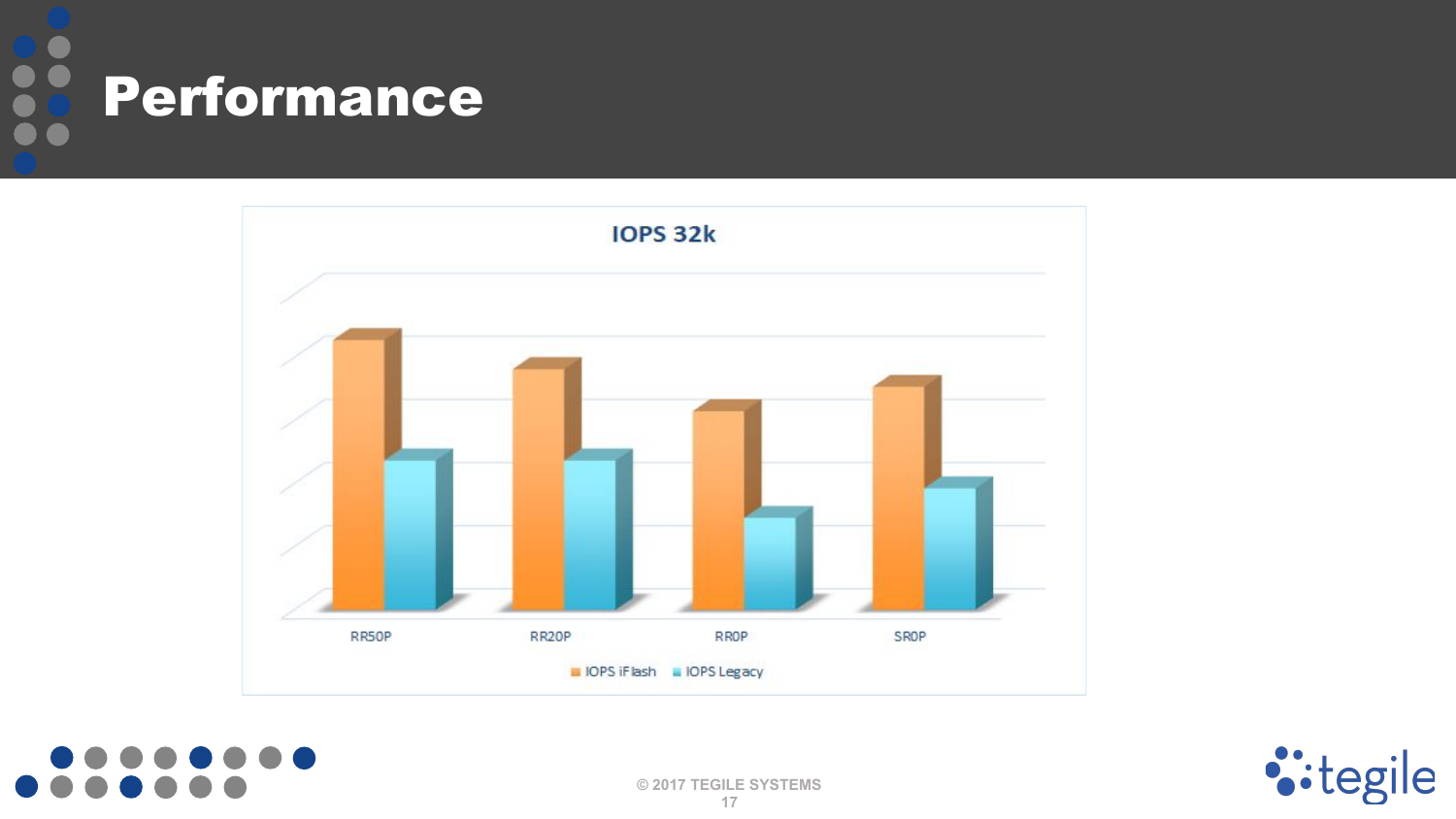



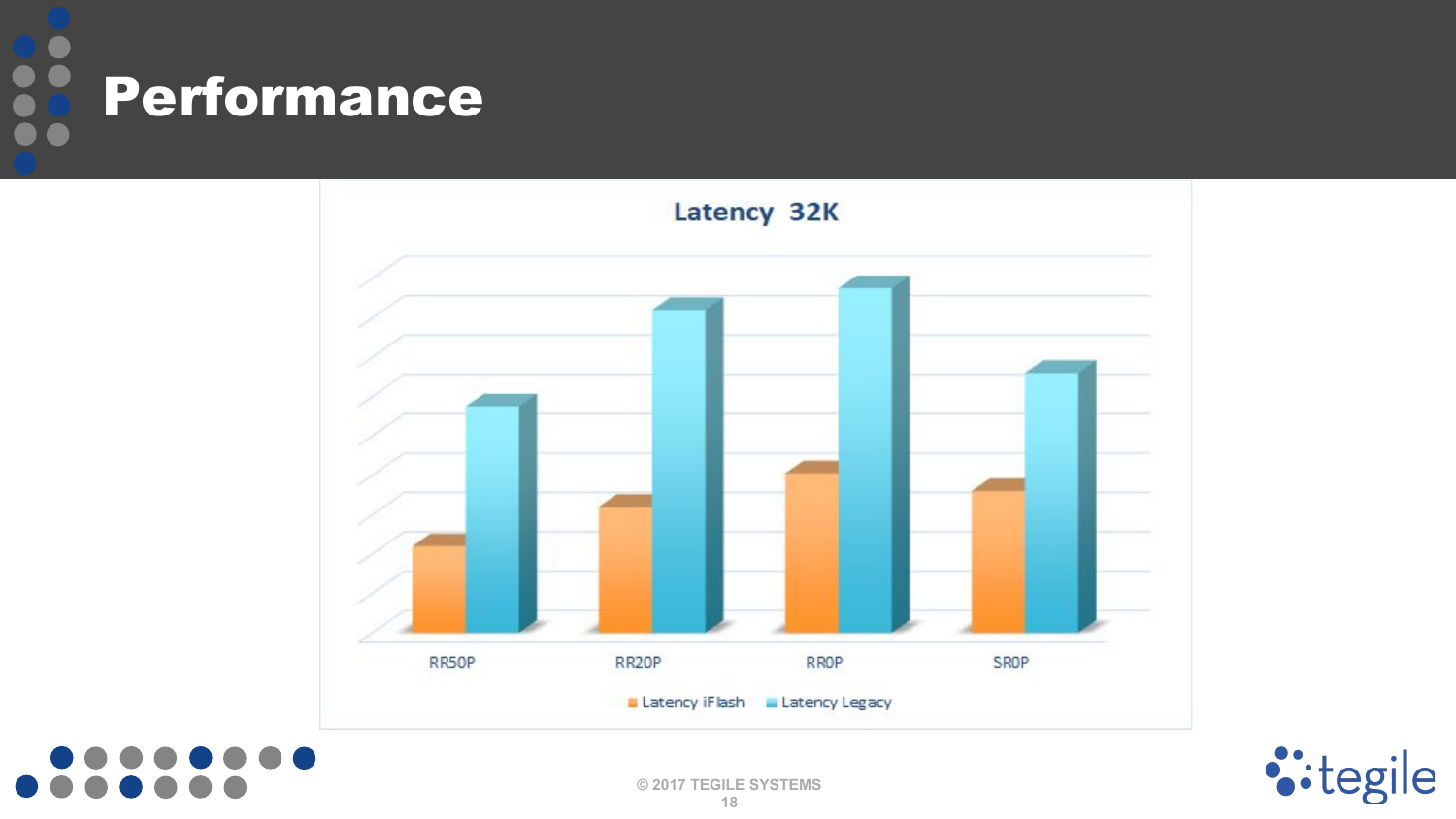# **OS**<br> **All Flash**